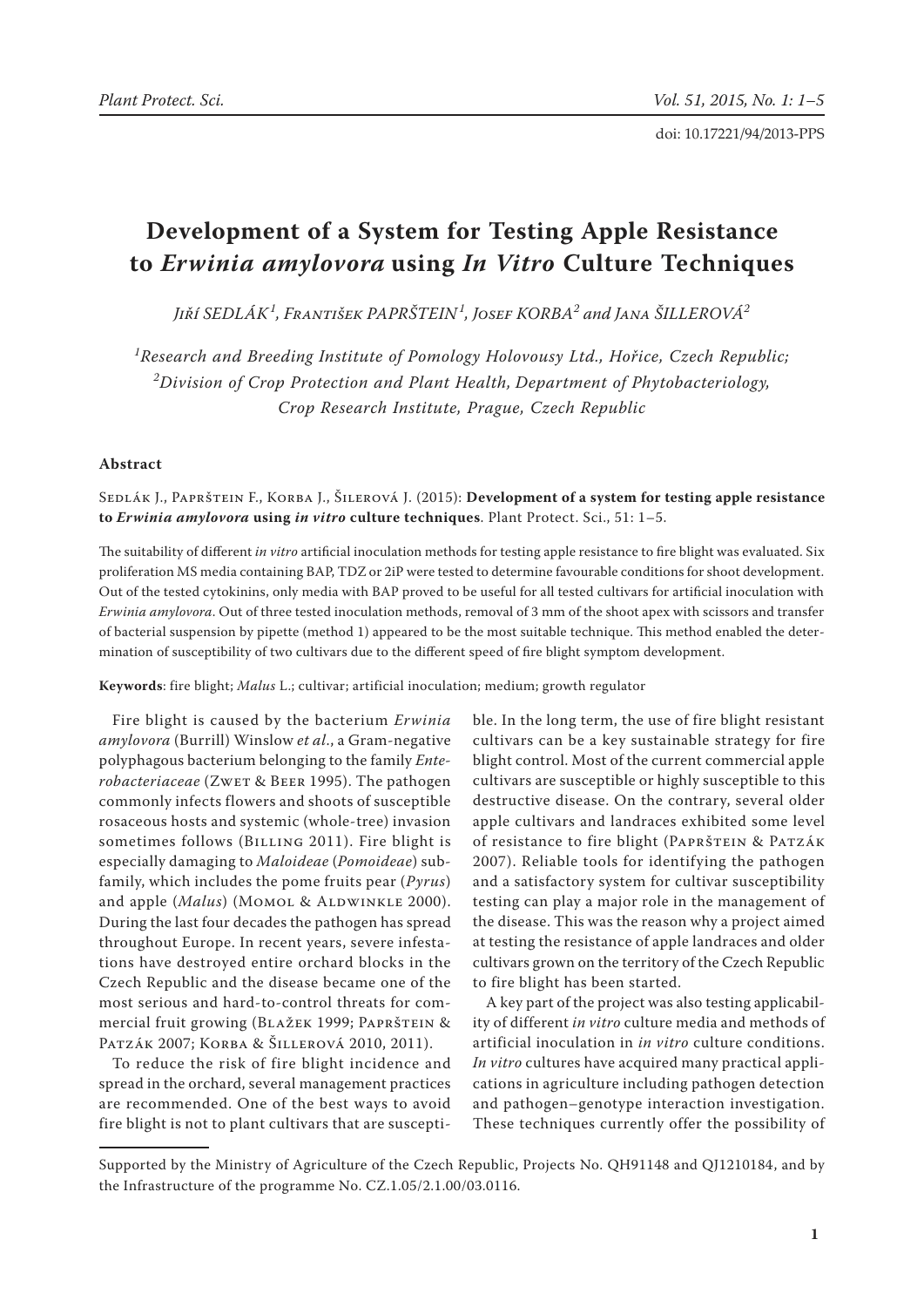rapid multiplication and thousands of plants can be produced per square meter. Recently methods for artificial inoculation with *E. amylovora* onto plant tissues maintained in safe and controlled *in vitro* conditions have been the focus of investigation in a number of laboratories worldwide (Hanke & Geider 2002; Abdollahi *et al*. 2004; Kokošková *et al*. 2010; Hevesi *et al*. 2011). The purpose of this study was to test the suitability of different *in vitro* culture media and methods of artificial inoculation for testing apple resistance to fire blight.

# **MATERIAL AND METHODS**

*Proliferation in vitro*. The shoot cultures of five apple cultivars (Blenheim, Chodske, Malinove holovouske, Boikenapfel, Winter Citronenapfel) used in this study had been established six months prior to the experiment after 1-min sterilisation of initial explants with  $0.15\%$  aqueous solution of HgCl<sub>2</sub>. Explants were taken from shoots sprouting in laboratory conditions. The donor shoots originated from field collections of Research and Breeding Institute of Pomology (RBIP) Holovousy Ltd., Czech Republic. Cultures had been grown on 25 ml culture medium in 100-ml Erlenmeyer flasks (5 shoots/flask) capped with aluminium foil. The basal culture medium contained MS salts and vitamins (Murashige & Skoog 1962) supplemented with 100 mg/l inositol, 2 mg/l glycine, 30 g/l sucrose, 1.5 mg/l 6-benzylaminopurine (BAP), and 7.0 g/l Difco Bacto agar. The medium was adjusted to pH 5.8 with NaOH. All shoot cultures were kept in growth chamber at  $22 \pm 1$ °C with a 16-h photoperiod. Illumination was provided by Sylvania F18W cool white fluorescent tubes 30 cm above the level of cultures. For a period of six months, all shoot cultures were serially subcultured in monthly intervals on a fresh medium. This provided a stock collection of shoots for proliferation studies.

To determine favourable conditions for shoot initiation and development, six proliferation MS media containing 1, 2, and 4 mg/l BAP, 0.5 and 1 mg/l thidiazuron (TDZ) or 10 mg/l 2iP (6-(γ,γ-dimethylallylamino purine) were tested. The medium and specific concentrations of growth regulators were chosen based on the results of our previous studies with pome fruit micropropagation. One hundred uniform single shoot tips (5–10 mm in length) excised from apical parts of established proliferating cultures were used in all multiplication experiments. After four weeks the explants were removed and dis-

sected to determine the number of shoots (> 10 mm) that had proliferated from the initial single shoot. Treatment means were compared with the standard error (SE) of the mean.

*In vitro* **inoculation with** *E. amylovora.* The isolate of *E. amylovora* used in this study was a virulent strain (Ea 8/95). The strain was obtained from necrotic tissues of hawthorn (*Crataegus* × *monogyna*). The inoculum was prepared from 24 h cultures grown at 27°C on meat infusion agar. The cultures were rinsed with distilled water and bacterial suspension collected.

Three methods of artificial inoculation of *in vitro* shoot cultures were investigated regarding their reliability in the estimation of *E. amylovora* resistance of apple cultivars: (1) removal of 3 mm of the shoot apex with scissors and careful transfer of bacterial suspension  $(3 \mu l)$  to the cut area by pipette, the development of the infection was observed after 3, 5, and 9 days, (2) crushing the leaf blade with forceps that had been dipped into the inoculum prior to crushing, the development of the infection was observed after 1, 5, and 9 days, and (3) injecting 250 µl of inoculum into the cultivation flask containing *in vitro* shoot tip cultures by spray, the development of the infection was observed after 1, 5, and 9 days. Based on the results of our previous experiments (data not shown), methods 2 and 3 were more destructive for *in vitro* plants than method 1 and the first symptoms were therefore observed already after one day.

Three concentrations of inoculum  $10^3$ ,  $10^6$ , and  $10^9$ colony forming units (CFU) per ml and ten actively growing *in vitro* shoots of each cultivar were used in each inoculation experiment. Each experiment was repeated three times. Proportion of bacterial lesion in % to the total length of the shoots was calculated. Two apple cultivars – Blenheim as resistant and cv. Boikenapfel as susceptible – were selected for artificial inoculation experiments with *E. amylovora*. The level of resistance of these two cultivars was previously verified by artificial inoculation in field conditions.

#### **RESULTS**

**Proliferation** *in vitro.* The rates of multiplication for shoot-tip derived material are shown in Table 1. The multiplication rate varied depending on the cultivar and concentration of cytokinins between 1.1 and 5.0. Generally, the highest rate was obtained for cv. Chodske that produced  $5.0 \pm 0.2$  new shoots on MS medium containing the highest concentration of 4 mg/l BAP.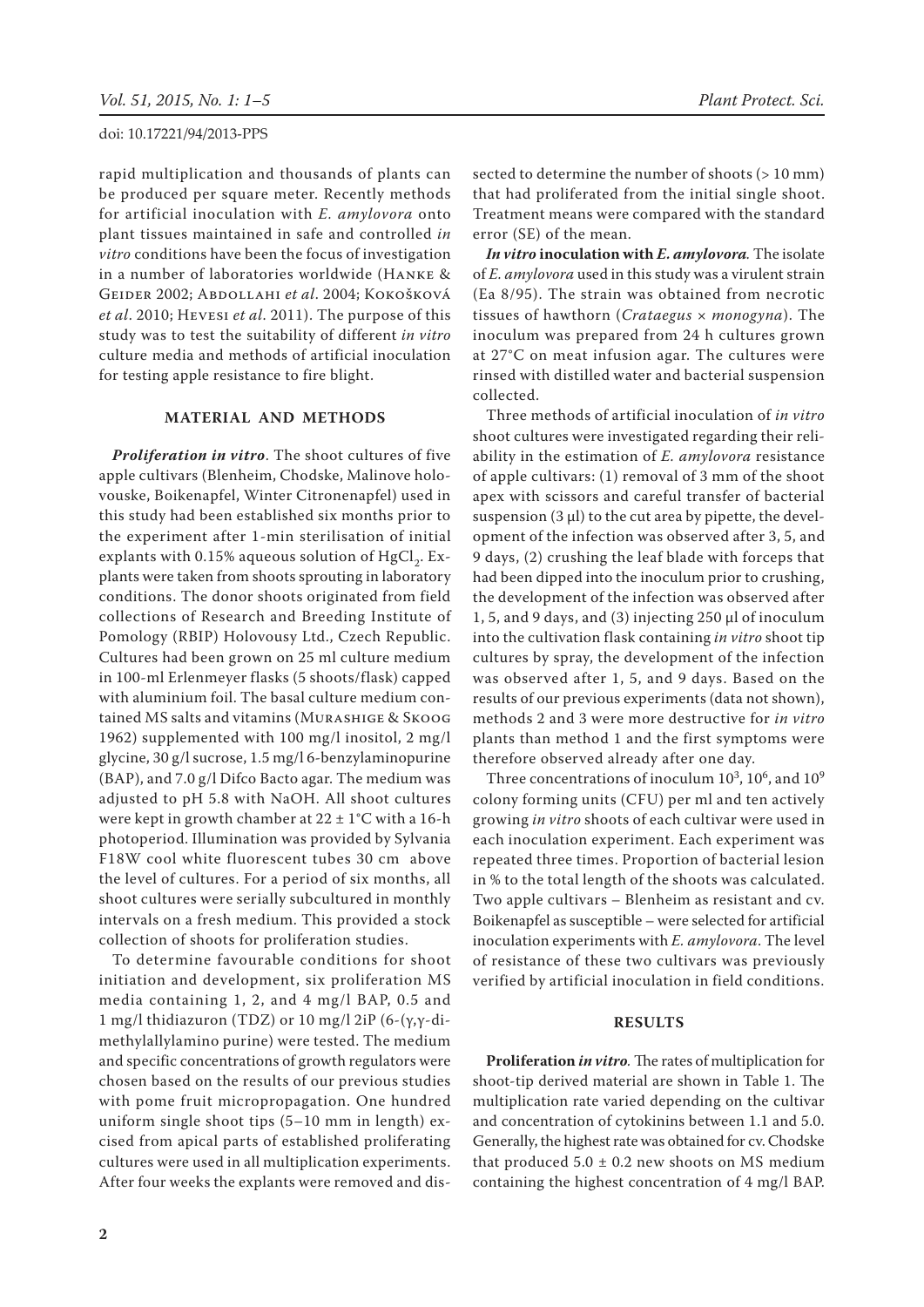|  | doi: 10.17221/94/2013-PPS |  |  |
|--|---------------------------|--|--|
|--|---------------------------|--|--|

| Cytokinin (mg/l) | Blenheim        | Chodske         | Malinove holovouske | Boikenapfel     | Winter Citronenapfel |
|------------------|-----------------|-----------------|---------------------|-----------------|----------------------|
| <b>BAP</b>       |                 |                 |                     |                 |                      |
| $\mathbf{1}$     | $1.5 \pm 0.1$   | $2.0 \pm 0.1$   | $1.7 \pm 0.1$       | $1.7 \pm 0.1$   | $1.4 \pm 0.1$        |
| 2                | $3.5 \pm 0.2$   | $4.1 \pm 0.1$   | $2.3 \pm 0.1$       | $2.4 \pm 0.1$   | $1.9 \pm 0.1$        |
| $\overline{4}$   | $2.7 \pm 0.2$   | $5.0 \pm 0.2$   | $2.6 \pm 0.1$       | $1.8 \pm 0.1$   | $2.1 \pm 0.1$        |
| <b>TDZ</b>       |                 |                 |                     |                 |                      |
| 0.5              | $3.9 \pm 0.1^z$ | $3.1 \pm 0.1$   | $1.7 \pm 0.1$       | $2.0 \pm 0.1^z$ | $2.7 \pm 0.1$        |
| $\mathbf{1}$     | $2.4 \pm 0.1^z$ | $4.3 \pm 0.1$   | $4.3 \pm 0.2$       | $2.1 \pm 0.1^z$ | $1.3 \pm 0.1^z$      |
| 2iP              |                 |                 |                     |                 |                      |
| 10               | $1.9 \pm 0.1^z$ | $1.2 \pm 0.0^y$ | $2.5 \pm 0.1^z$     | $1.8 \pm 0.1$   | $1.1 \pm 0.0^y$      |
|                  |                 |                 |                     |                 |                      |

Table 1. Shoot multiplication rates for apple genotypes  $\pm$  SE

<sup>y</sup>necrosis; <sup>z</sup>callus formation at the base of explants; BAP – 6-benzylaminopurine; TDZ – thidiazuron; 2iP – (6-(γ,γ-dimethylallylamino purine

On all media with BAP, cv. Chodske was the cultivar with the highest multiplication intensity. BAP in higher concentrations of 2 or 4 mg/l induced sufficient multiplication also in cvs Blenheim and Holovouske malinove.

TDZ in concentration of 0.5 mg/l for cvs Blenheim and Winter Citronenapfel and 1 mg/l for cv. Holovouske malinove was superior to BAP and 2iP in the ability to induce the production of new shoots.

The lowest proliferation rates (1.1 and 1.2) were noted for cvs Winter Citronenapfel and Chodske on medium containing 10 mg/l 2iP. *In vitro* plants of these cultivars on medium with 2iP were of poor quality and developed symptoms of yellowing and necrosis. Phytohormone 2iP also did not promote marked multiplication of the remaining three apple cultivars and multiplication rates were relatively low in comparison with BAP and TDZ. On media with 2iP, cvs Blenheim and Malinove holovouske, moreover, produced excessive callus at the lower third of explants.

*In vitro* **inoculation with** *E. amylovora.* Out of the tested cytokinins, only media with phytohormone BAP proved to be useful for all tested cultivars for artificial inoculation with *E. amylovora*. Callused shoots of cvs Blenheim, Boikenapfel, and Winter Citronenapfel from media with TDZ could not be used directly in subsequent artificial inoculation studies. Medium with phytohormone 2iP (10 mg/l) did not promote satisfactory proliferation and additionally necrotic shoots were observed in the case of cv. Winter, cvs Citronenapfel and Chodske, and excessive callusing in the case of cvs Blenheim and Malinove holovouske.

Out of the three tested artificial inoculation methods, removal of 3 mm of the shoot apex with scissors and careful transfer of bacterial suspension  $(3 \mu l)$ to the cut area by pipette (method 1) appeared to be the most suitable technique. After three days, the proportion of bacterial lesion was between 25% and 30% according to inoculum concentration in

Table 2. Comparison of methods of *in vitro* inoculation by *E. amylovora* (Ea 8/95) according to proportion of bacterial lesion (in %)

| Method            |             | Concentration of E. amylovora suspension (CFU/ml) |                 |     |    |          |     |    |                 |     |          |          |              |
|-------------------|-------------|---------------------------------------------------|-----------------|-----|----|----------|-----|----|-----------------|-----|----------|----------|--------------|
| Cultivar<br>No.   |             |                                                   | 10 <sup>3</sup> |     |    | $10^{6}$ |     |    | 10 <sup>9</sup> |     |          | control  |              |
| Evaluation (days) |             | 3                                                 | 5               | 9   | 3  | 5        | 9   | 3  | 5               | 9   | 3        | 5        | 9            |
| $\mathbf{1}$      | Blenheim    | $\Omega$                                          | 20              | 25  | 30 | 30       | 30  | 25 | 43              | 50  | $\Omega$ | 10       | 10           |
|                   | Boikenapfel | 26                                                | 30              | 49  | 25 | 30       | 49  | 30 | 67              | 92  | 20       | 20       | 25           |
| Evaluation (days) |             |                                                   | 5               | 9   |    | 5        | 9   |    | 5               | 9   |          | 5        | 9            |
| $\overline{2}$    | Blenheim    | 10                                                | 72              | 80  | 10 | 80       | 100 | 11 | 100             | 100 | 8        | 100      | 100          |
|                   | Boikenapfel | 10                                                | 87              | 100 | 15 | 70       | 100 | 17 | 100             | 100 | 10       | 100      | 100          |
| Evaluation (days) |             |                                                   | 5               | 9   |    | 5        | 9   |    | 5               | 9   |          | 5        | 9            |
| 3                 | Blenheim    | 5                                                 | 100             | 100 | 3  | 100      | 100 | 10 | 100             | 100 | $\Omega$ | $\Omega$ | $\mathbf{0}$ |
|                   | Boikenapfel |                                                   | 100             | 100 | 7  | 100      | 100 | 10 | 100             | 100 | $\Omega$ | $\Omega$ | $\Omega$     |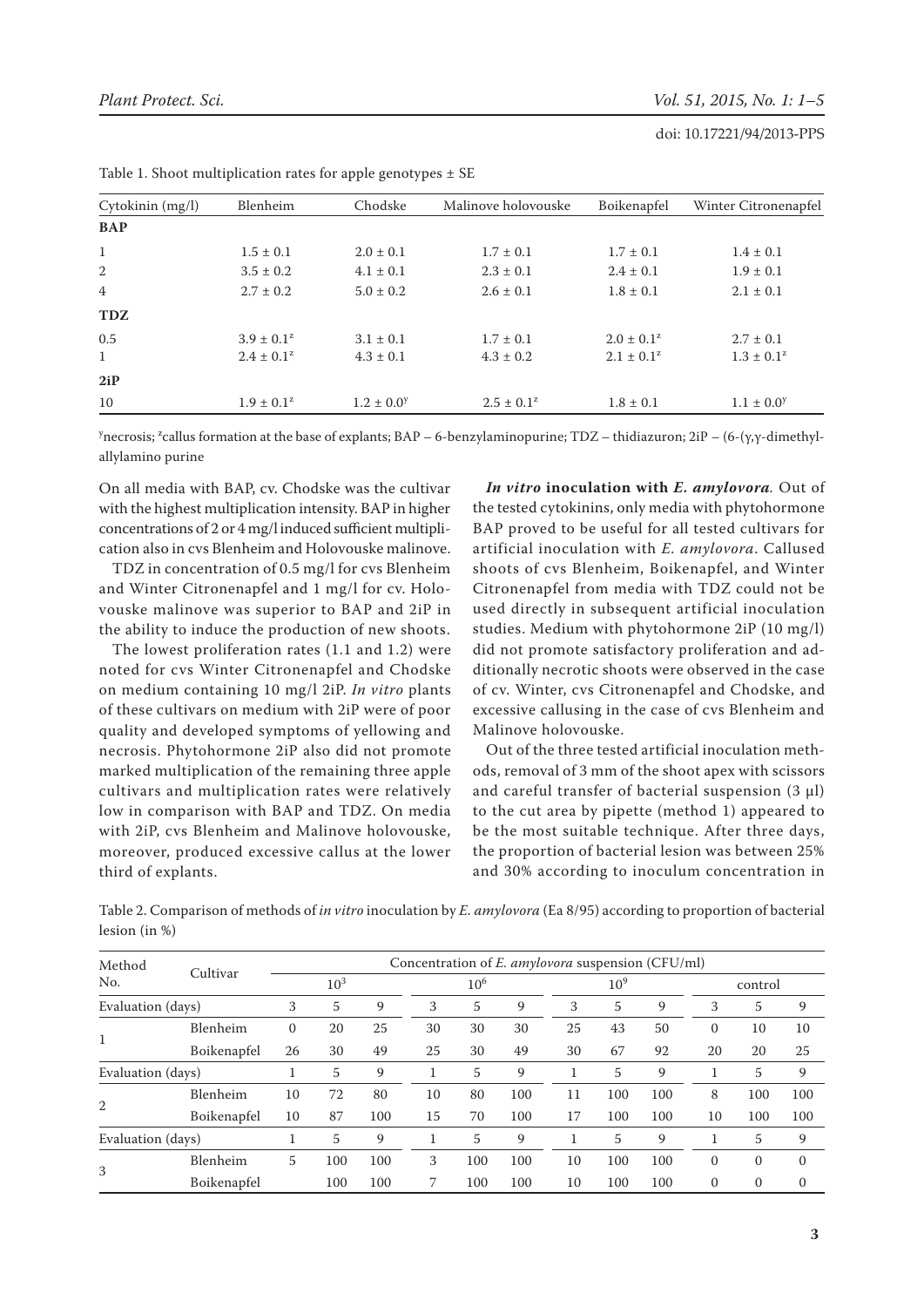the case of susceptible cv. Boikenapfel (Table 2). The first symptoms of *E. amylovora* infection were in the form of droplets of bacterial exudate. Nine days after inoculation, symptoms reached levels of 490–92% and fully developed into typical fire blight necrosis. In the case of more resistant cv. Blenheim, the first symptoms were noted as late as the  $5<sup>th</sup>$  day after inoculation in the case of the lowest inoculum concentration  $(10^3)$ . The further development of symptoms was slower, when compared to susceptible cv. Boikenapfel in all concentrations. The method 1 enabled the determination of susceptibility of two cultivars due to the different speed of fire blight symptom development.

The remaining two methods were not suitable, because they did not enable discrimination of cultivars according to their susceptibility. Concerning method 2, extensive necrosis of plants caused by the forceps was indistinguishable from the reaction to pathogen. In the case of both cultivars, the length of bacterial lesion exceeded two thirds of *in vitro* shoot length in all inoculum concentrations on the 5<sup>th</sup> day after inoculation.

In the case of method 3, excessive bacterial contamination of plant material and cultivation media was noted after injection of bacterial suspension into the cultivation vessel. On the  $5<sup>th</sup>$  day, this contamination reached 100% of the plant surface and cultivation media.

### **DISCUSSION**

Sufficient multiplication on media containing BAP in higher concentrations of 2 or 4 mg/l is in accordance with the results of previous studies (Sarwar *et al*. 1998; Sedlák & Paprštein 2008; Jafarkhani Kermani *et al*. 2009) that adenine-type synthetic cytokinin BAP significantly stimulate adventitious *in vitro* shoot formation and axillary bud growth in rose family.

TDZ as a substituted phenylurea compound was reported to be a highly efficacious bioregulant of morphogenesis in the tissue culture of many plant species (Murthy *et al*. 1998; Bommineni *et al*. 2001). Our study proved that TDZ can be used *in vitro* as a substitute for purine based cytokinins in the cultural phase of shoot multiplication. However, *in vitro* cultures of cvs Blenheim, Boikenapfel, and Winter Citronenapfel produced excessive callus at the lower third of explants on media with TDZ. Similar results were obtained in our previous experiments with pear

cultivars (SEDLÁK & PAPRŠTEIN 2009). It seems that increased TDZ content is also highly associated with *in vitro* formation of callus in responsive genotypes in *Maloideae* subfamily.

A low shoot number obtained on media with 2iP is not satisfactory for larger *in vitro* shoot production needed for artificial inoculation with *E. amylovora*.

Only method 1 (removal of the shoot tip with scissors and careful transfer of bacterial suspension to the cut area by pipette) appeared to be a suitable technique enabling discrimination of cultivars according to their susceptibility. Our results are in accordance with results of Kokošková *et al*. (2010), who also noted extensive injury of *in vitro* pear plants as a result of crushing with forceps.

# **CONCLUSION**

Apple cultivars in this study differed in their multiplication and development potential. The observed differences in multiplication under the influence of exogenous cytokinins could result from the different genetic composition and related control of auxin and cytokinin metabolisms of apple tissue.

Results of artificial inoculation of *in vitro* cultures by *E. amylovora* indicate the possibility of using *in vitro* plants for testing pome fruit for resistance to fire blight. The advantage of the *in vitro* cultivation system is the possibility to test all year round in an area of only several square metres. Moreover, the influence of rootstock or interstem on the level of resistance of the tested cultivar is eliminated with this method.

#### **References**

- Abdollahi H., Rugini E., Ruzzi M., Muleo R. (2004): *In vitro* system for studying the interaction between *Erwinia amylovora* and genotypes of pear. Plant Cell, Tissue and Organ Culture, *79*: 203–212.
- Billing E. (2011): Fire blight. Why do views on host invasion by *Erwinia amylovora* differ? Plant Pathology, 60: 178–189.
- Blažek J. (1999): Hodnocení citlivosti odrůd a genotypů hrušní po přirozené infekci spálou růžovitých (*Erwinia amylovora*). Vědecké práce ovocnářské, 16: 91–101.
- Bommineni V.R., Mathews H., Samuel S.B., Kramer M., Wagner D.R. (2001): A new method for rapid *in vitro* propagation of apple and pear. HortScience, 36: 1102–1106.
- Hanke V., Geider K. (2002): A new approach to evaluate fire blight resistance *in vitro*. Acta Horticulturae (ISHS), 590: 397–399.